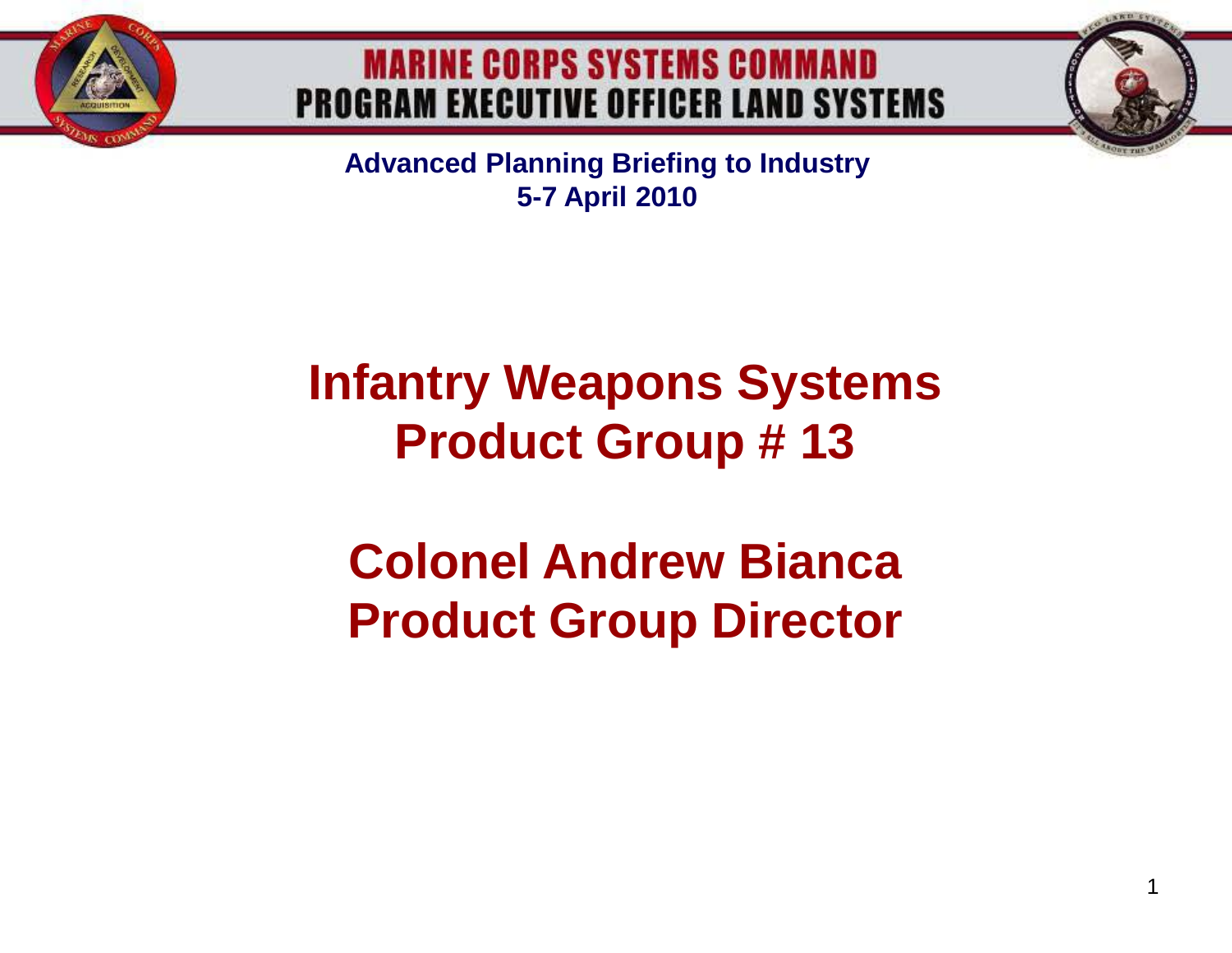### **Infantry Weapons Systems** (IWS)

Experts for equipping Marine Corps Operating Forces and the Supporting Establishment with infantry weapons systems that support their warfighting needs.

**IWS Mission** is to develop, procure, field (supply), and dispose of quality infantry weapons systems through the entire lifecycle.

#### **Our portfolio includes**;

- •Individual & crew-served weapons ranging from 9 mm handguns to 87mm mortar systems
- •Optical devices hand held and weapons mounted.
	- Ranging across the electro magnetic spectrum
- •Small craft, dive, and parachute equipment
- •Anti-armor missile & rocket systems
- •Non-Lethal systems
- •Infantry squad modernization & integration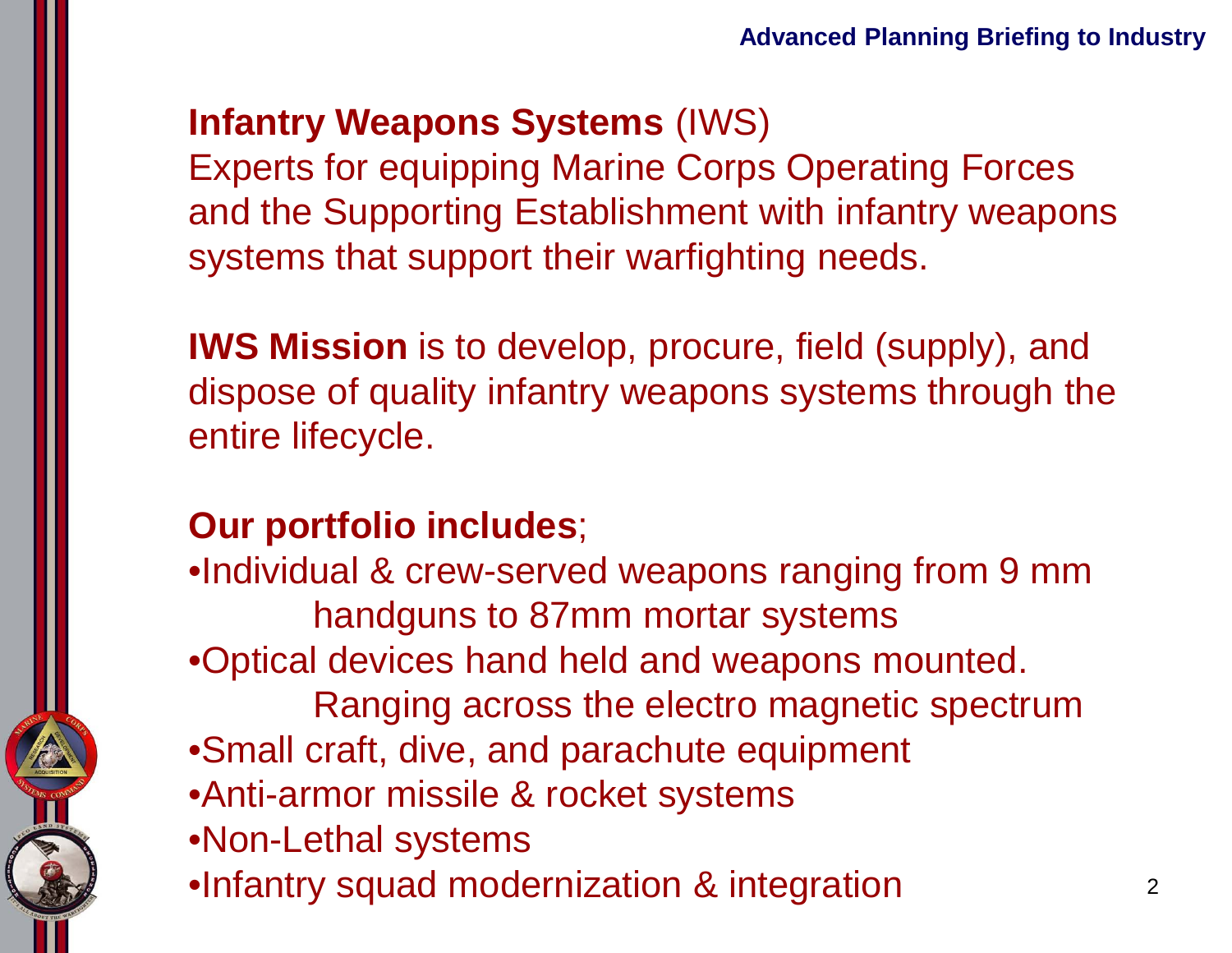#### **Organizational Line Chart**

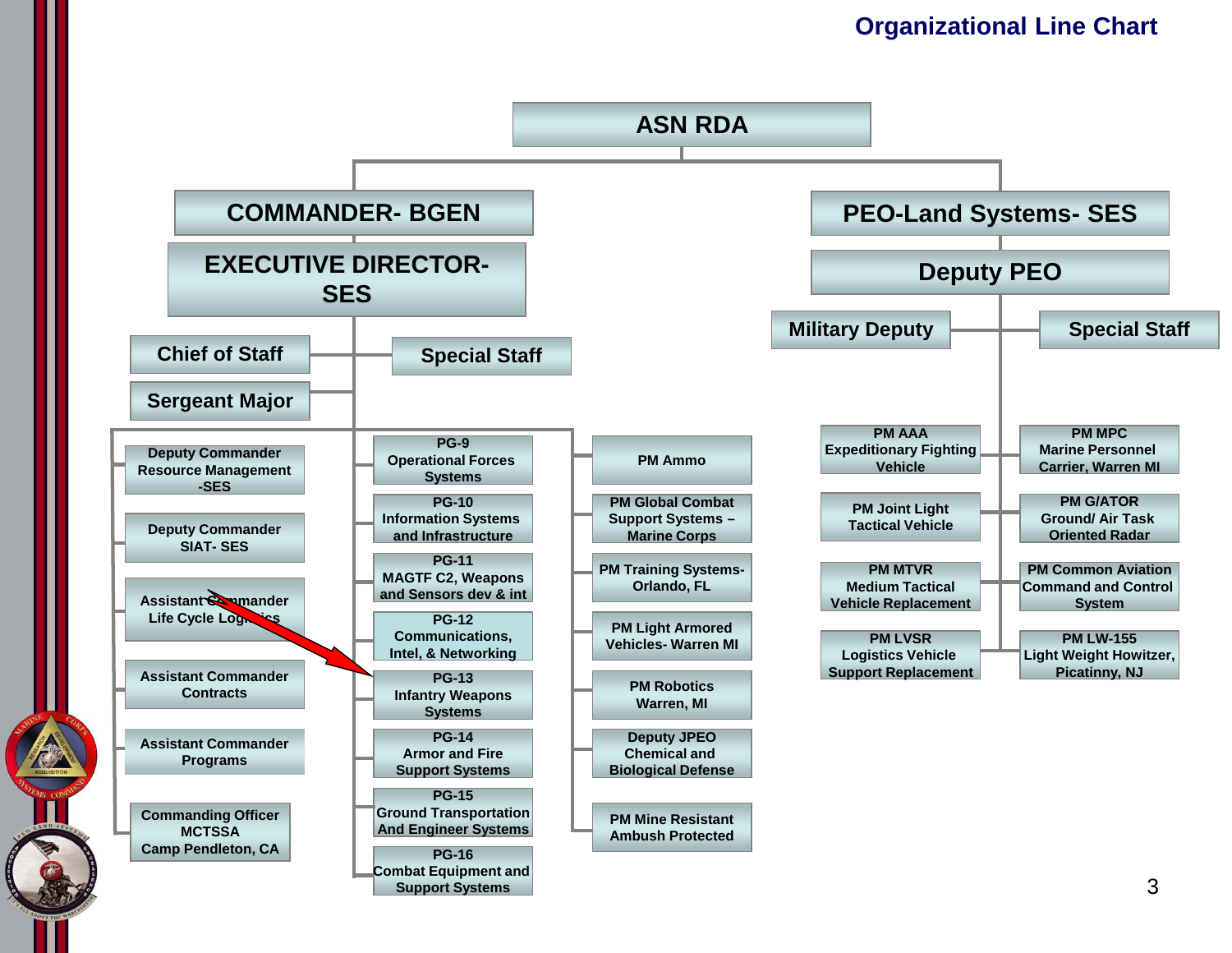#### Product Group Principals:

PM Infantry Weapons *LtCol Mark Brinkman* PM Optics & Non-Lethal Systems *Mr. Eric Miller* PM Raids & Recon *Mr. Bill Barnebee* PM Anti-Armor *Mr. Axel Fait* PM Marine Expeditionary Rifle Squad *Mr. Mark Richter*

Competency Alignment Team

- Business Manager: *Mr. Robert Forrester*
- Contracts Manager: *Mrs. Robin Kuschel*
- Lead Financial Manager: *Mrs. Barbara Fielding*
- Lead Engineer: *Mr. Vince Ellis*
- 
- 

Lead Logistician: *Mr. Richard Fielding*

Technologist: *Mr. George Gibbs*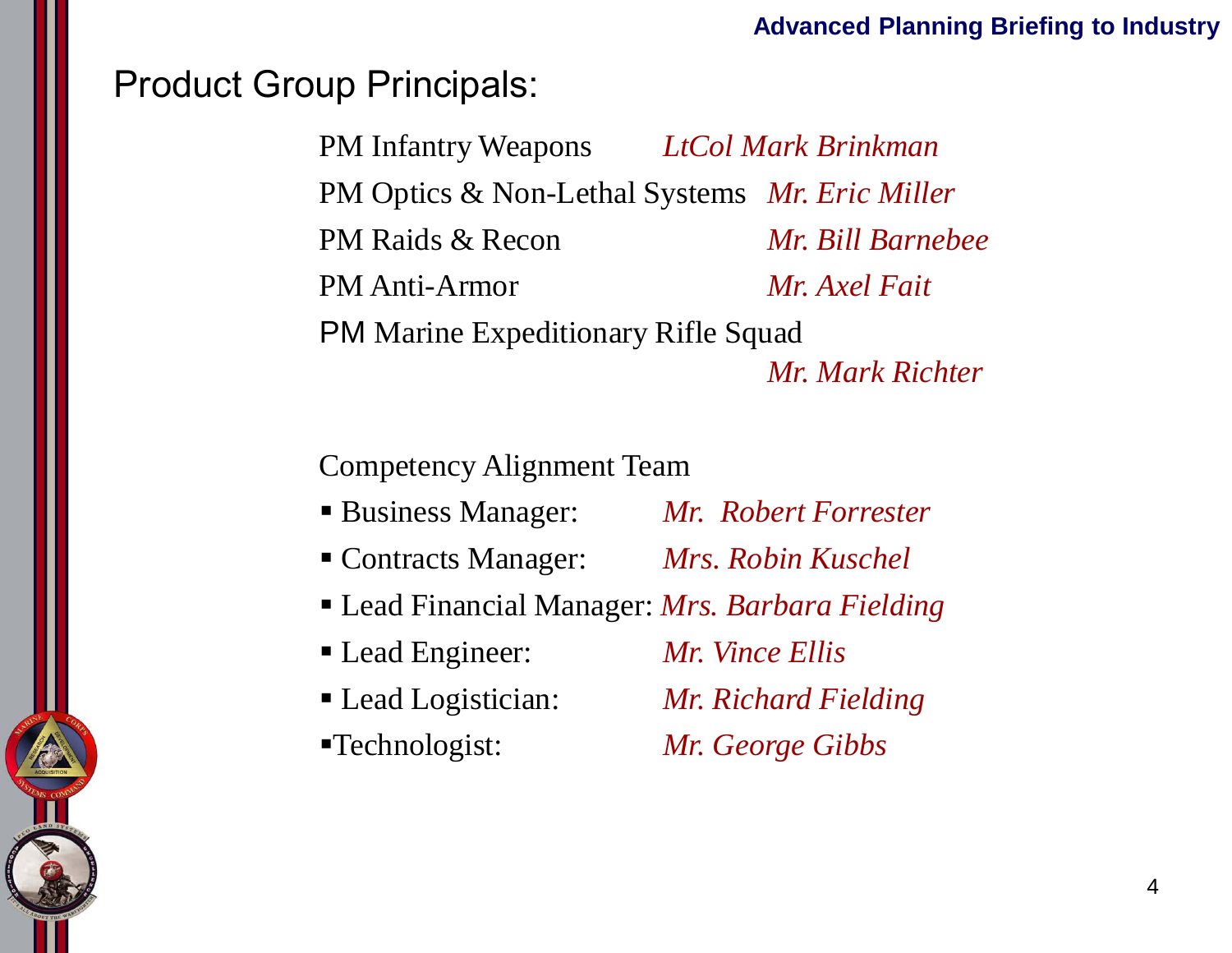|                                                            | <b>FY10</b>                        | <b>FY11</b>                                | <b>FY12</b>        | <b>FY13</b>                           | <b>FY14</b>                       | <b>FY15</b>                    |
|------------------------------------------------------------|------------------------------------|--------------------------------------------|--------------------|---------------------------------------|-----------------------------------|--------------------------------|
| <b>RDT&amp;E</b><br><b>PMC</b>                             | \$2.0M<br>\$15.1M                  | \$1.7M<br>\$32.3M                          | \$1.8M<br>\$17.7M  | \$1.8M<br>\$12.4M                     | \$1.9M<br>\$12.8M                 | \$1.7M<br>\$13.1M              |
| <b>Infantry Weapons</b>                                    | <b>Infantry Automatic Rifle</b>    |                                            |                    | <b>Infantry Weapons Modifications</b> |                                   |                                |
|                                                            | <b>Scout Sniper Capability Set</b> |                                            |                    |                                       |                                   |                                |
| <b>RDT&amp;E</b><br><b>PMC</b>                             | \$12.0M<br>\$21.5M                 | \$11.0M<br>\$19.3M                         | \$10.3M<br>\$11.2M | \$8.2M<br>\$16.1M                     | \$7.1M<br>\$23.9M                 | \$6.9M<br>\$30.2M              |
| <b>Optics &amp;</b><br><b>Non-Lethal</b><br><b>Systems</b> | <b>Family of Individual Optics</b> |                                            |                    | <b>Fusion</b>                         |                                   | <b>Technology Improvements</b> |
|                                                            | <b>Optics Modifications</b>        |                                            |                    |                                       | <b>Upgrades &amp; Sustainment</b> |                                |
|                                                            | <b>Day Optics</b>                  | <b>Image Intensified Systems</b>           |                    |                                       |                                   | <b>Scout Sniper</b>            |
|                                                            |                                    | <b>Thermals &amp; Illumination Systems</b> |                    |                                       |                                   | <b>Non-Lethal Systems</b>      |

**ACCOUNTER**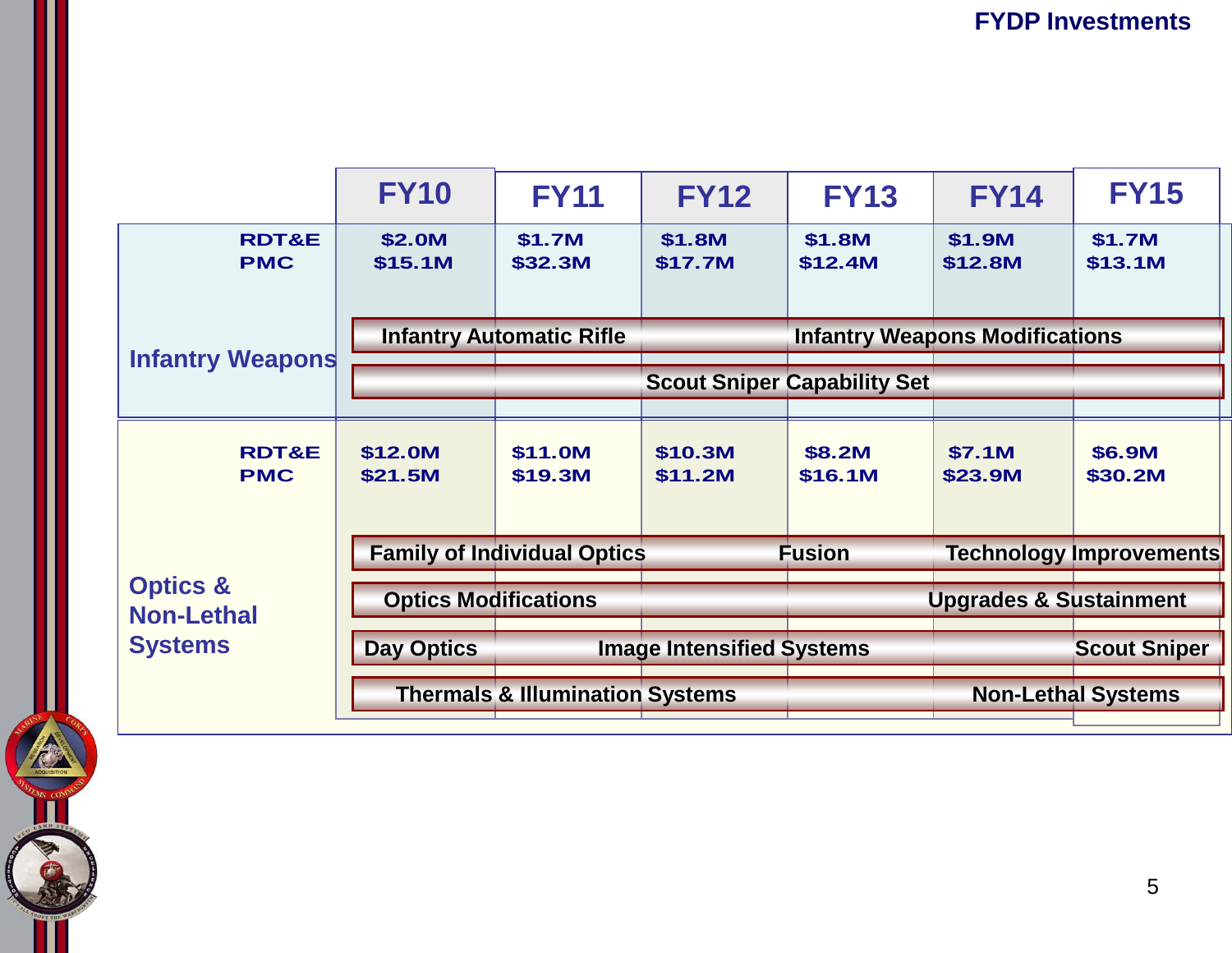|                                                             | <b>FY10</b>                                                                        | <b>FY11</b>              | <b>FY12</b>             | <b>FY13</b>              | <b>FY14</b>             | <b>FY15</b>             |  |  |  |
|-------------------------------------------------------------|------------------------------------------------------------------------------------|--------------------------|-------------------------|--------------------------|-------------------------|-------------------------|--|--|--|
| <b>RDT&amp;E</b><br><b>PMC</b>                              | \$15.8M<br>\$8.2M                                                                  | \$8.7M<br>\$47.2M        | \$8.1M<br>\$89.0M       | \$10.6M<br>\$61.0M       | \$1.5M<br>\$22.6M       | \$1.4M<br>\$21.5M       |  |  |  |
| <b>Anti Armor</b>                                           | FOLLOW ON-TO SHOULDER-LAUNCHED MULTI-PURPOSE ASSAULT (FOTS)                        |                          |                         |                          |                         |                         |  |  |  |
|                                                             | <b>Javelin</b>                                                                     |                          |                         | <b>Saber</b>             |                         |                         |  |  |  |
| <b>RDT&amp;E</b><br><b>PMC</b>                              | \$4.0M<br>\$17.5M                                                                  | <b>\$3.4M</b><br>\$11.7M | <b>\$0.8M</b><br>\$5.6M | <b>\$0.4M</b><br>\$10.9M | <b>\$0.4M</b><br>\$6.3M | <b>\$0.4M</b><br>\$5.2M |  |  |  |
| <b>Reconnaissance</b><br>& Amphibious<br><b>Raids</b>       | Joint Precision Air drop System: Ultra Light Weight 2K & 10K                       |                          |                         |                          |                         |                         |  |  |  |
|                                                             | Tactical Hydrographic Survey Equipment / Combatant Diver Vest & Computer           |                          |                         |                          |                         |                         |  |  |  |
|                                                             | <b>Product Improvements: Underwater Recon Capability &amp; Parachute Equipment</b> |                          |                         |                          |                         |                         |  |  |  |
| <b>RDT&amp;E</b><br><b>PMC</b>                              | \$8.2M<br>\$3.5M                                                                   | \$4.5M<br>\$3.3M         | \$4.7M<br>\$4.3M        | \$4.8M<br>\$4.4M         | \$4.9M<br>\$4.5M        | \$5.0M<br>\$4.6M        |  |  |  |
| <b>Marine</b><br><b>Expeditionary</b><br><b>Rifle Squad</b> | <b>Gruntworks Squad Integration Facility / Marine Enhancement Program</b>          |                          |                         |                          |                         |                         |  |  |  |
|                                                             | Weight & Volume Reductions Technology/ Distribution of Power & Data on Marines     |                          |                         |                          |                         |                         |  |  |  |
|                                                             | Head borne System Integration / Powered Accessory Rail for Weapons                 |                          |                         |                          |                         |                         |  |  |  |
|                                                             |                                                                                    |                          |                         |                          |                         |                         |  |  |  |

**CONSTRUCTION** 

**TOURIS CON**